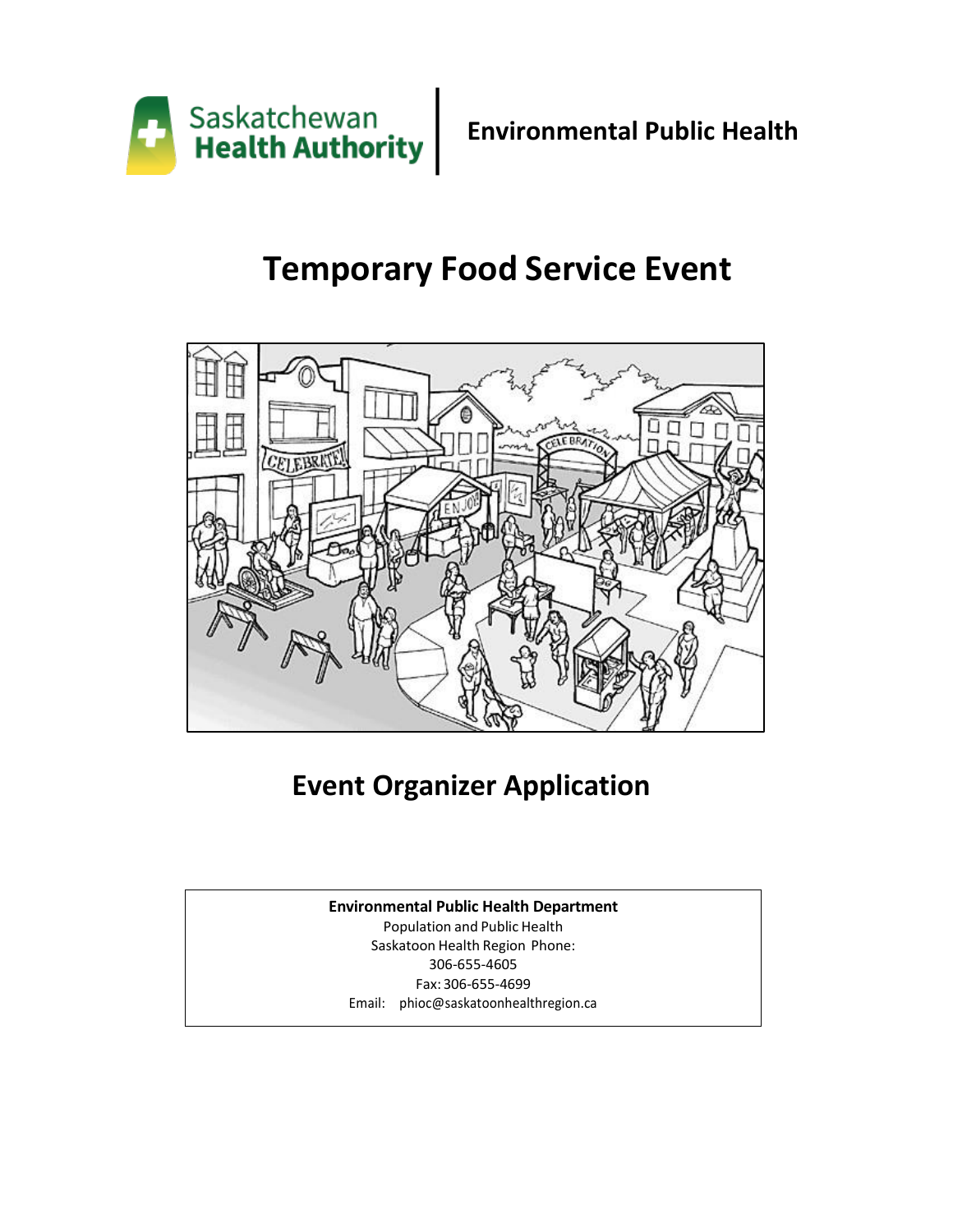

# **Instructions**

- Review the attached *Operational Requirementsfor Temporary Food Events*
- Review and fill in pages 2 to 4*.*
- Distribute a copy of the *Temporary Food Service Event – Vendor Application* to each vendor expected to attend the event.
- Each vendor must fill out the Vendor Application, with the exception of:
	- Restaurants located with the festival site and who have a sidewalk cafe permit from the city, and
	- Food trucks or mobile carts already licenced by the Saskatoon Health Region. (note: food trucks/carts licenced by *other* jurisdictions are still required to submit a vendor application).
- Submit the Event Organizer Application at least 3 weeks prior to the event start date.
- Submit all completed *Vendor Applications at least 2 weeks prior to the event start date* to:

### **Environmental Public Health Department** Saskatoon Health Region 101-310 Idylwyld Dr North Saskatoon SK S7L 0Z2 Phone:306-655- 4605 Fax: 306-655-4699 Email: [phioc@saskatoonhealthregion.ca](mailto:phioc@saskatoonhealthregion.ca)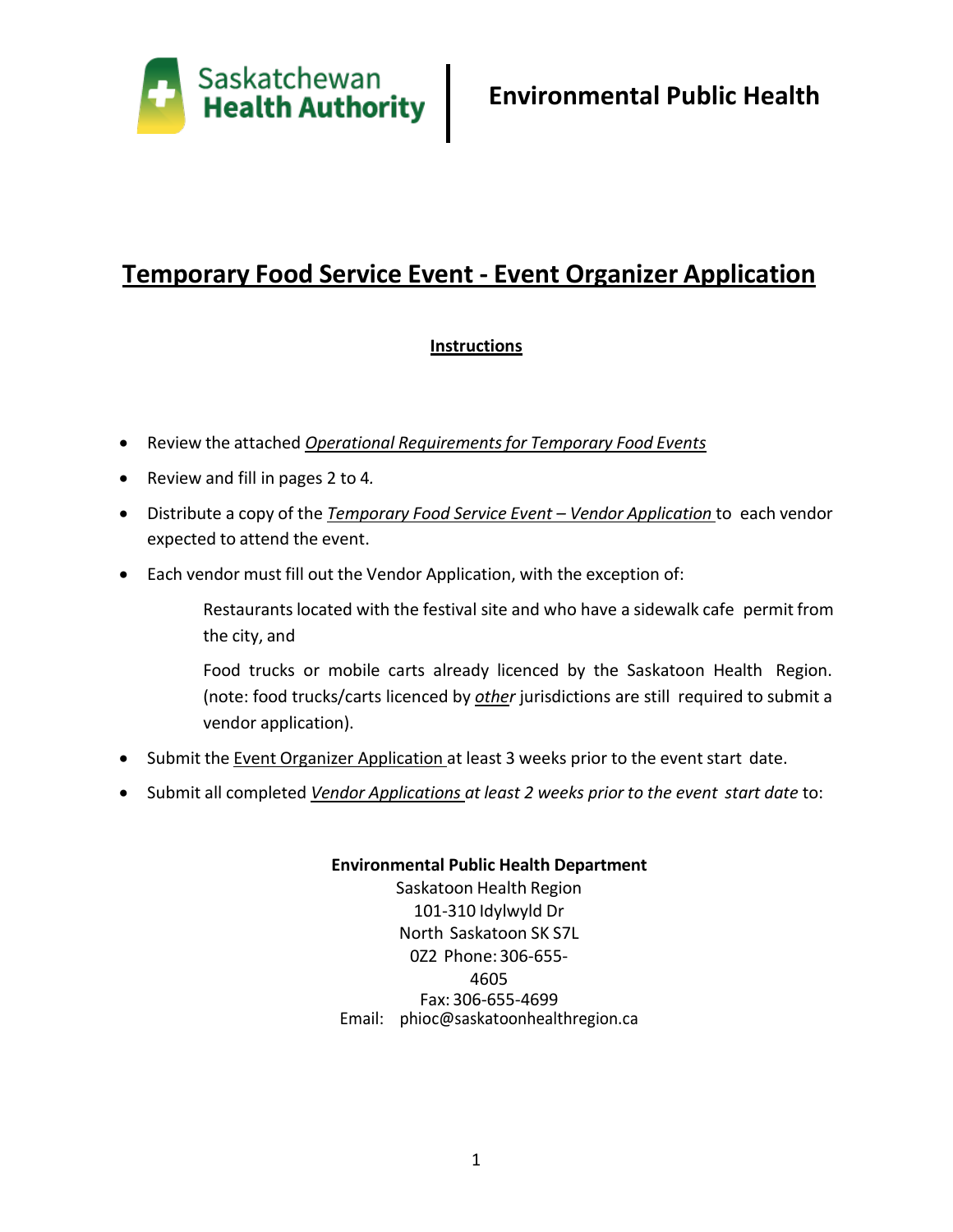

| <b>Organizer Information</b> |                         |  |  |
|------------------------------|-------------------------|--|--|
| Contact 1 Name:              | Contact 2 Name:         |  |  |
| Contact 1 Email:             | <b>Contact 2 Email:</b> |  |  |
| Contact 1 Work #:            | Contact 2 Work #:       |  |  |
| Contact 1 Cell #:            | Contact 2 Cell #:       |  |  |
| <b>Business Name:</b>        |                         |  |  |
| <b>Mailing Address:</b>      |                         |  |  |

| <b>Event Information</b>                   |                              |  |  |
|--------------------------------------------|------------------------------|--|--|
| Name of Event:                             | Date(s) of Event:            |  |  |
| Location of Event:                         | <b>Event Operation Hours</b> |  |  |
| Expected Number of People Attending Event: |                              |  |  |

| <b>On Site Contacts</b>                                                                                     |                   |  |  |
|-------------------------------------------------------------------------------------------------------------|-------------------|--|--|
| Contact 1 Name:                                                                                             | Contact 1 Cell #: |  |  |
| Contact 2 Name:                                                                                             | Contact 2 Cell #: |  |  |
| Contact 3 Name:                                                                                             | Contact 3 Cell #: |  |  |
| (please list organizer contacts who will be onsite during the event and who have decision making authority) |                   |  |  |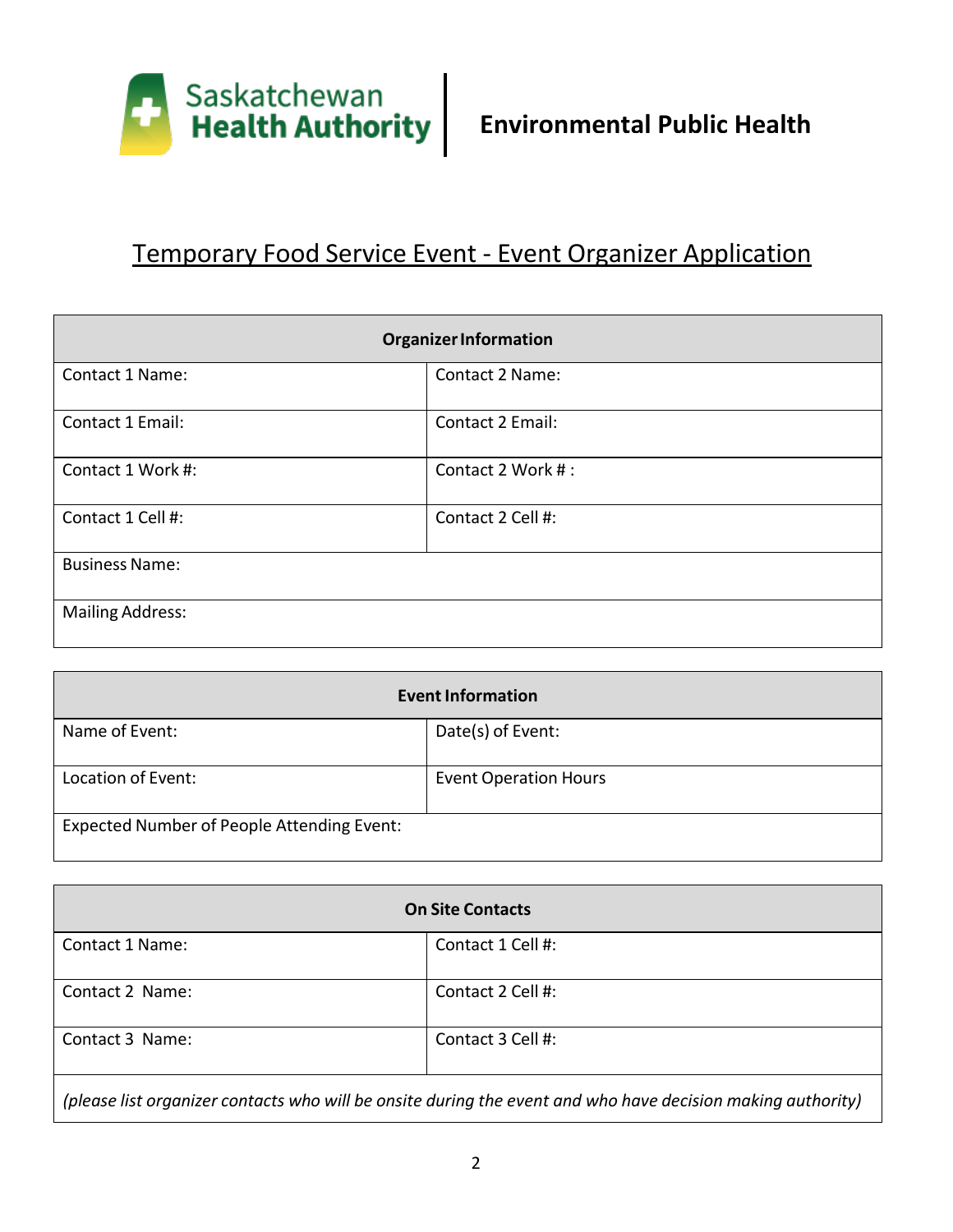

Provide the information below for all food service vendors that will be participating in the event. Please also list any food trucks/carts, licensed by the Saskatoon Health Region that will be in attendance.

| <b>Food Vendors</b>        |              |                                   |             |  |
|----------------------------|--------------|-----------------------------------|-------------|--|
| Business/Organization Name | Main Contact | Mailing Address and Email Address | Cell Number |  |
|                            |              |                                   |             |  |
|                            |              |                                   |             |  |
|                            |              |                                   |             |  |
|                            |              |                                   |             |  |
|                            |              |                                   |             |  |
|                            |              |                                   |             |  |
|                            |              |                                   |             |  |
|                            |              |                                   |             |  |
|                            |              |                                   |             |  |
|                            |              |                                   |             |  |
|                            |              |                                   |             |  |
|                            |              |                                   |             |  |
|                            |              |                                   |             |  |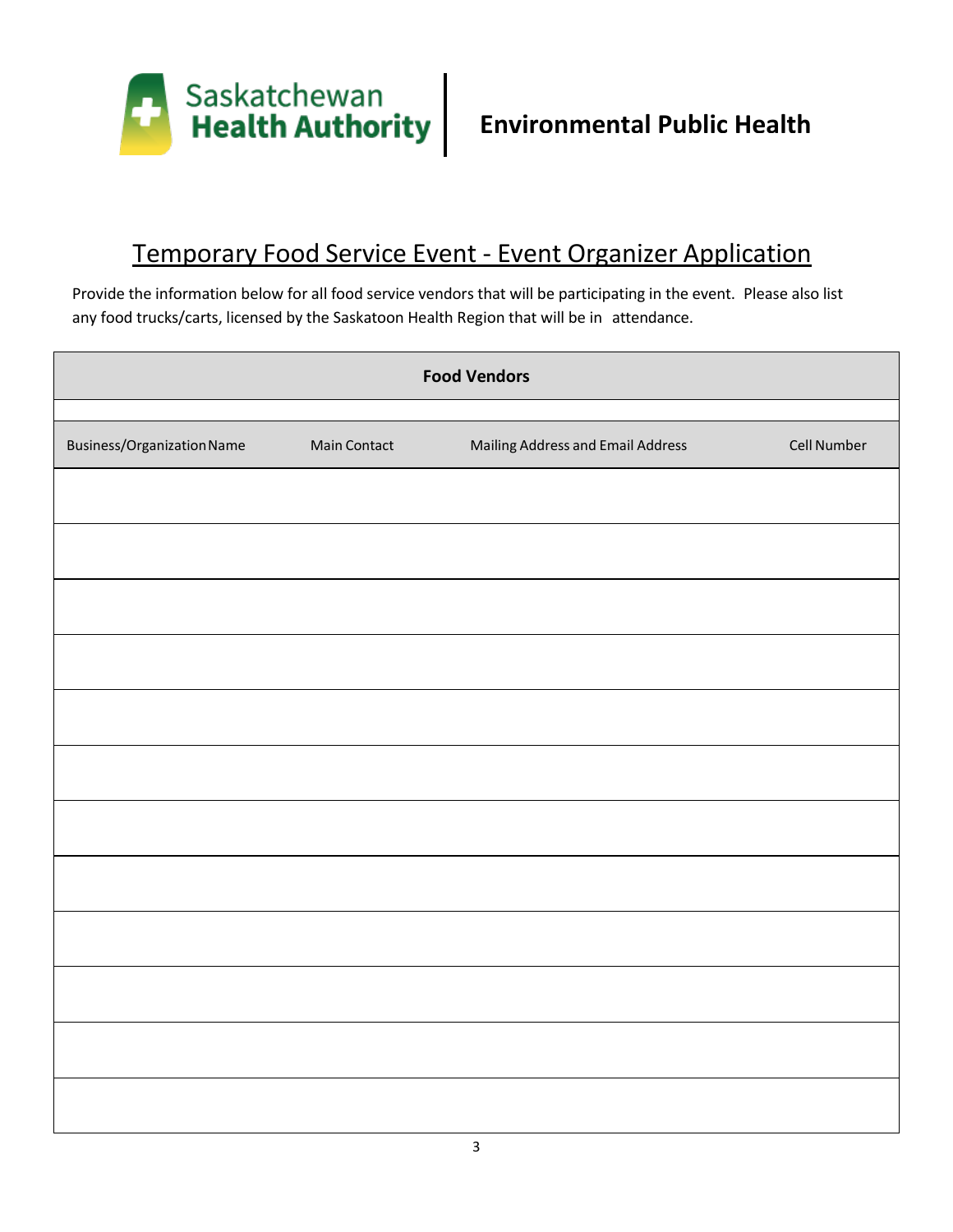

## **Event Layout**

Please provide a detailed drawing of the layout of your event, or attach photocopies or electronic copies of actual drawings. Details to be included:

- Food vendor locations.
- Washroom locations (permanent and temporary).
- Temporary handwash station locations.
- Patron dining areas.
- Power supply locations.
- Water sources locations.
- Live animal location (if applicable).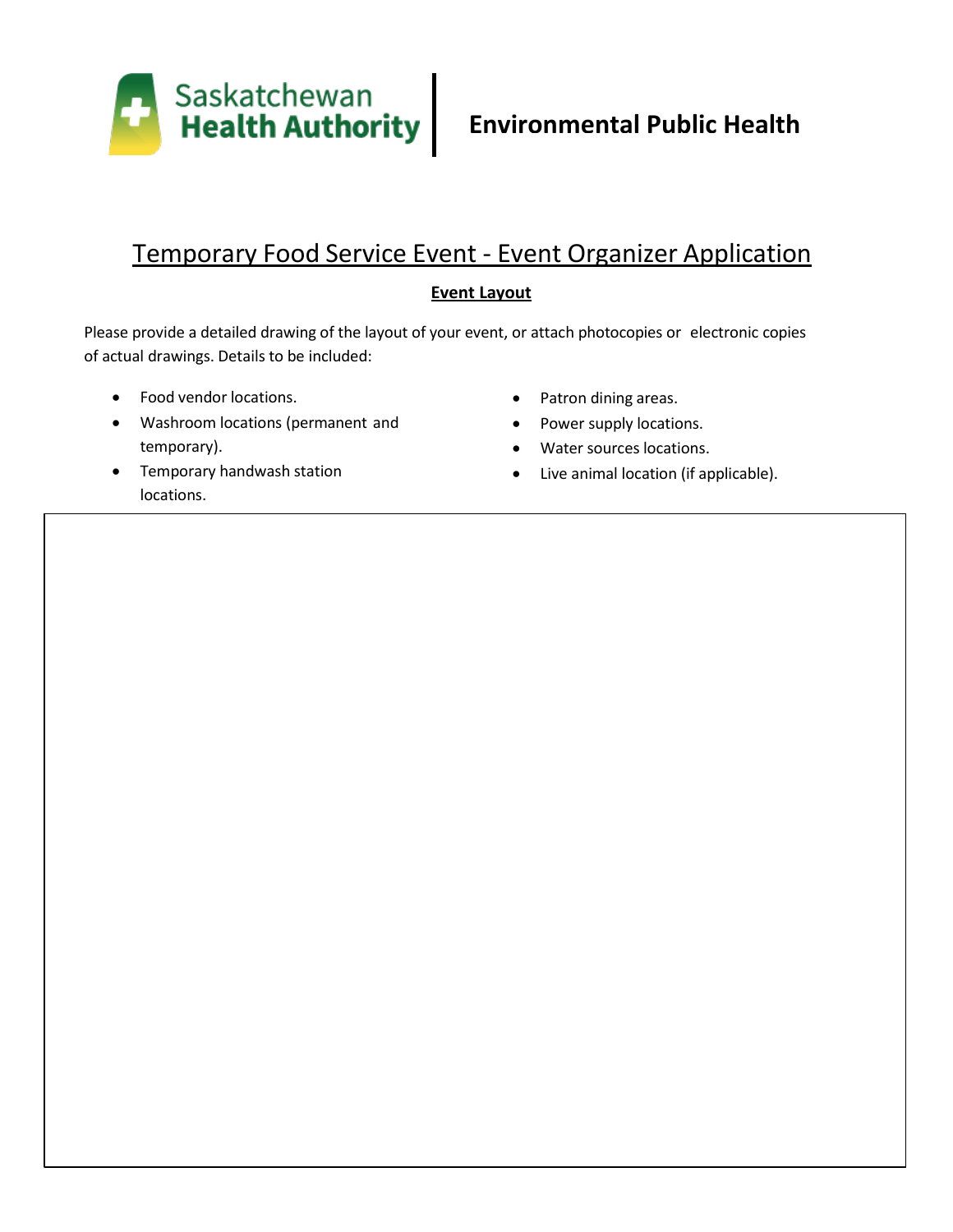

## **OrganizerResponsibilities**

- Notify the Saskatoon Health Region Environmental Public Health Department of any significant changes to your original application.
- Ensure sufficient electrical power supply for all food vendors.
- Coordinate alternate back up plans with food vendors in the event of power failure or water shortages (e.g. provision of emergency generators, propane burners, supply of ice etc.)
- Arrange adequate disposal of garbage at a designated site (e.g. dumpster).
- Provide sanitary facilities (e.g. portable toilets, temporary handwash stations) in sufficient numbers and maintain in a sanitary manner.
- Arrange for sanitary disposal of liquid waste water (e.g. leak-proof container/holding tank) if sanitary sewers are not available.
- Obtain all necessary approvals from partnering agencies (e.g. City of Saskatoon, Saskatchewan Liquor and Gaming Authority) regarding licencing, waste management, noise, policing, emergency medical services, road closures etc. For more information on City of Saskatoon requirements, contact City of Saskatoon Recreation and Sport at 306-975-3342.

#### For more information please contact: **Environmental Public Health Department** Population and Public Health Saskatoon Health Region Phone: 306-655-4605 Fax: 306-655-4699 Email: [phioc@saskatoonhealthregion.ca](mailto:phioc@saskatoonhealthregion.ca)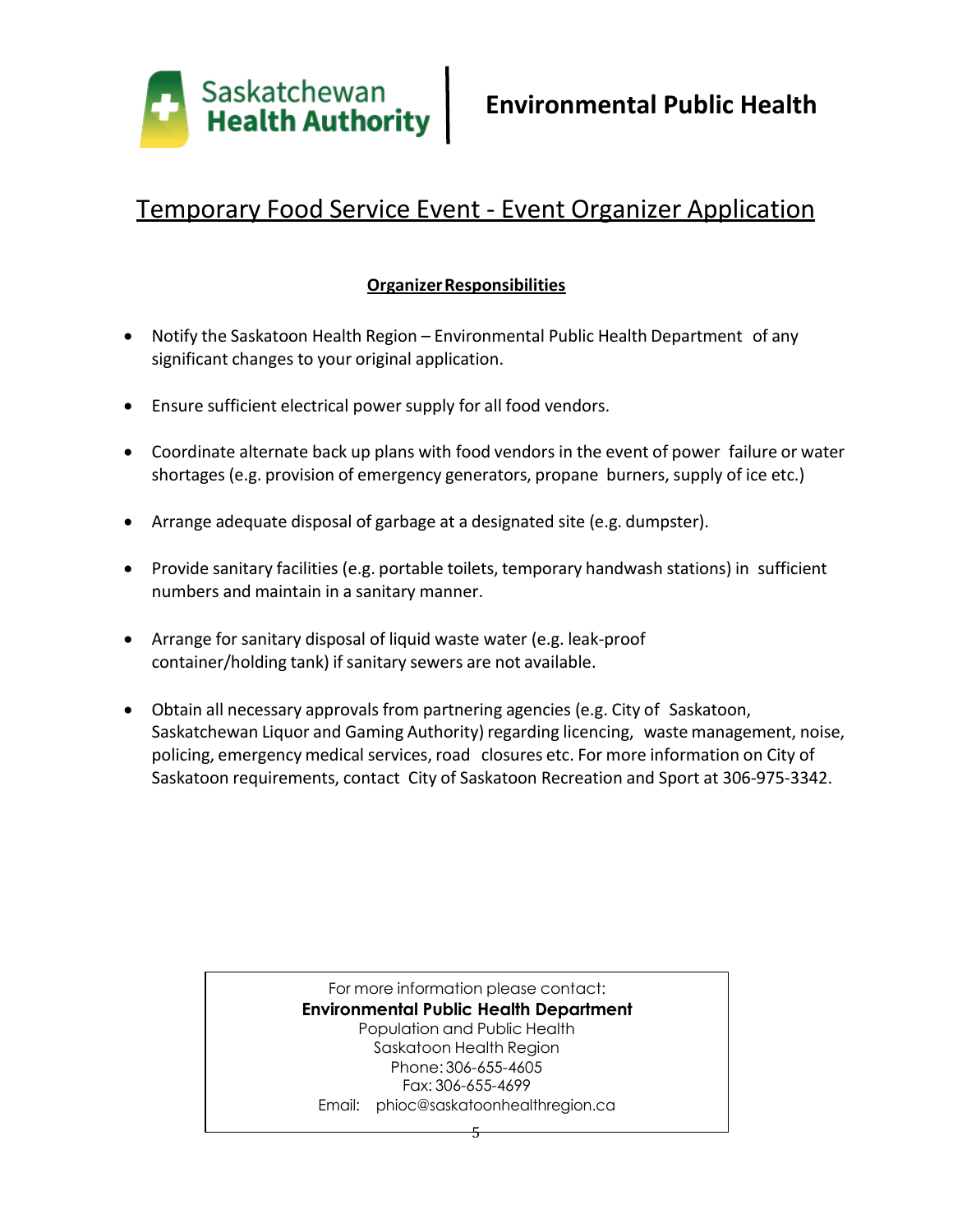The following requirements outline the procedures and facility attributes necessary to meet the intent of *The Food Safety Regulations* and the Public Eating Establishment Standards.

Food from approved sources, good food handling practices, temperature control and properly designed constructed, equipped and operated facilities all contribute to a safe food product.

#### **A. FOOD SAFETY**

#### **Source:**

- All meat and poultry is to be obtained from approved sources.
- Home canned and/or home cooked or prepared potentially hazardous foods are not to be served/sold at temporary food service events.

#### **Preparation:**

 All potentially hazardous food preparation conducted in advance of the temporary food service event is to be prepared at an approved food service facility.

#### **Temperatures:**

Potentially hazardous foods are to be maintained at 60C (140F) or higher at 4C (40F) or lower. Foods are to be cooked to the minimum temperatures below and held for at least 15 seconds when cooking the following foods:

- a) 60C (140F) or above for rare beef steaks and roasts.
- b) 63C (145F) or above for eggs (if prepared for immediate service); medium rare beef, lamb and veal steaks and roasts.
- c) 68C (154F) or above for game farm meat products.
- d) 70C (158) or above fish.
- e) 71C (160F) or above for ground beef/pork/lamb/veal; food made with ground beef/pork/lamb/veal, e.g. sausages, meatballs, pork chops, ribs and roasts.
- f) 74C(165F) or above for ground chicken/turkey; food made with ground chicken/turkey or mixtures containing poultry, meat, fish or eggs; chicken and turkey breasts, legs, thighs and wings, stuffed pasta, hot dogs; egg dishes (if not prepared as specified above); and stuffed fish.
- g) 82C (180F) or above for whole chicken and turkey.

#### **Thawing:**

- Potentially hazardous foods are to be thawed using one of the following methods:
- either under refrigeration that maintains the food temperature at 4C(40F) or less;
- completely submerged under running water at a temperature of 4C (40F) or less or
- As part of a cooking process.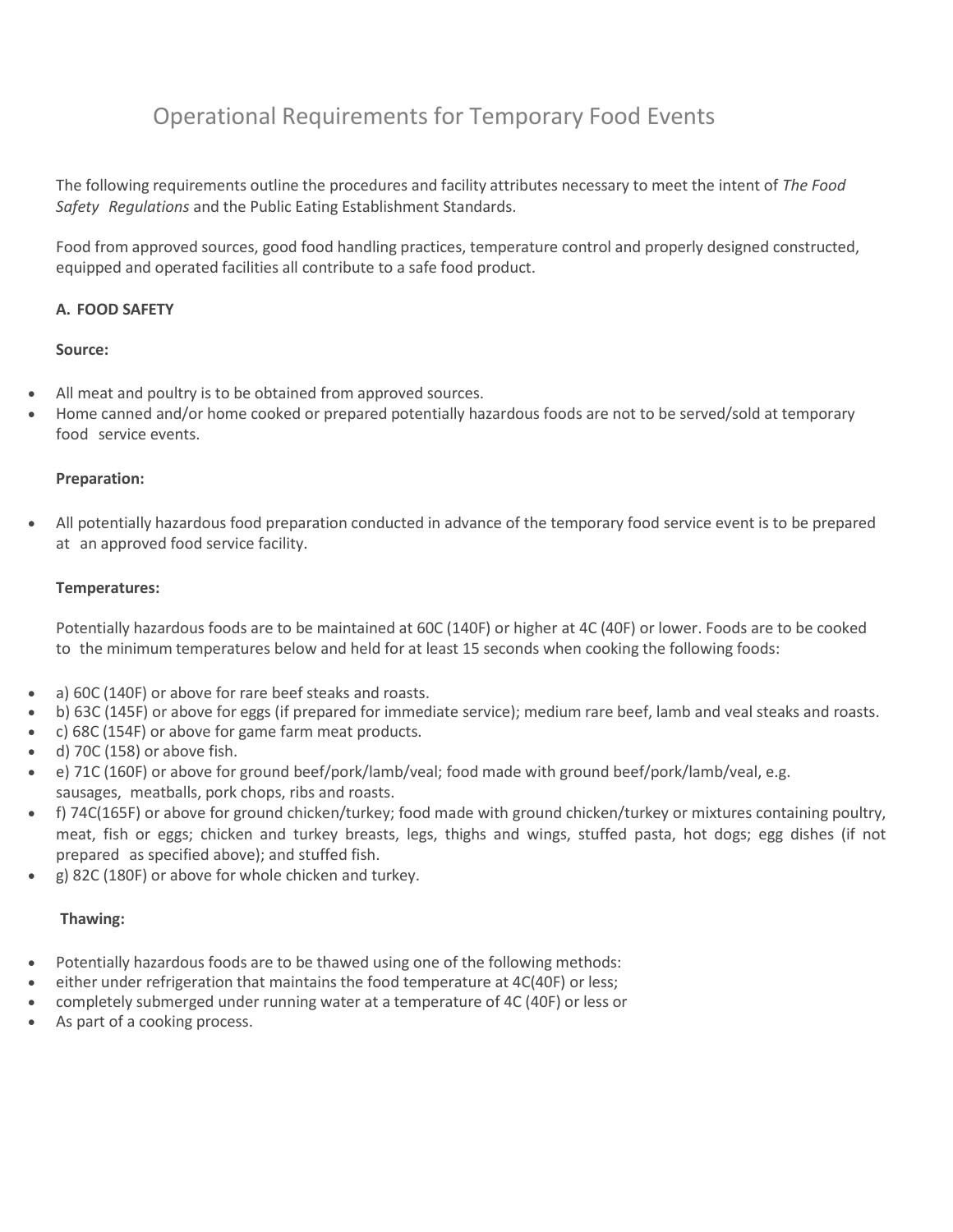### **Cooling:**

 Cooked potentially hazardous food are to be cooled from 60C(140F) to 20C(68F) within 2 hours or less, and from 20C(68F) to 4C(40F) within 4 hours or less.

#### **Reheating for hot holding:**

 Potentially hazardous food that is reheated for hot holding is to be reheated rapidly to a temperature of at least 74C(165F) for 15 seconds then held at or above 60c(140F).

#### **B. FOOD AND UTENSIL STORAGE & HANDLING Dry**

#### **Storage:**

 All food, equipment, utensils, and single service items are to be protected from contamination and stored at least 15cm(6 inches) off the ground or floor.

#### **Cold Storage:**

- Mechanical refrigeration of adequate size for the storage of potentially hazardous foods is to be provided and is to be capable of maintaining the potentially hazardous foods at 4C(40F) or less.
- Frozen food should be maintained at -18C(0F) or less. Dry ice may be used to maintain foods in a frozen state (e.g. hard ice cream and novelties).
- An insulated, hard sided, container with sufficient ice or other means to maintain potentially hazardous foods at 4C(40F) or below may be permitted by the local health authority for the storage of small quantities of potentially hazardous foods.

#### **Hot Holding:**

 Where potentially hazardous foods are intended to be held hot, the hot holding equipment in sufficient number and capacity is to be provided to maintain the foods at 60C(140F) or higher.

#### **Thermometers:**

Suitable thermometers to measure temperatures during food preparation and food storage are to be provided.

#### **Food Display:**

- Food is to be protected from the contamination by the use of sneeze guards, packaging or other barriers.
- Condiments are to be dispensed in pump-style dispensers, squeeze bottles, single service type packaging or other similar dispensers which prevent contamination of the food items by food handlers, patrons, insect, or other sources.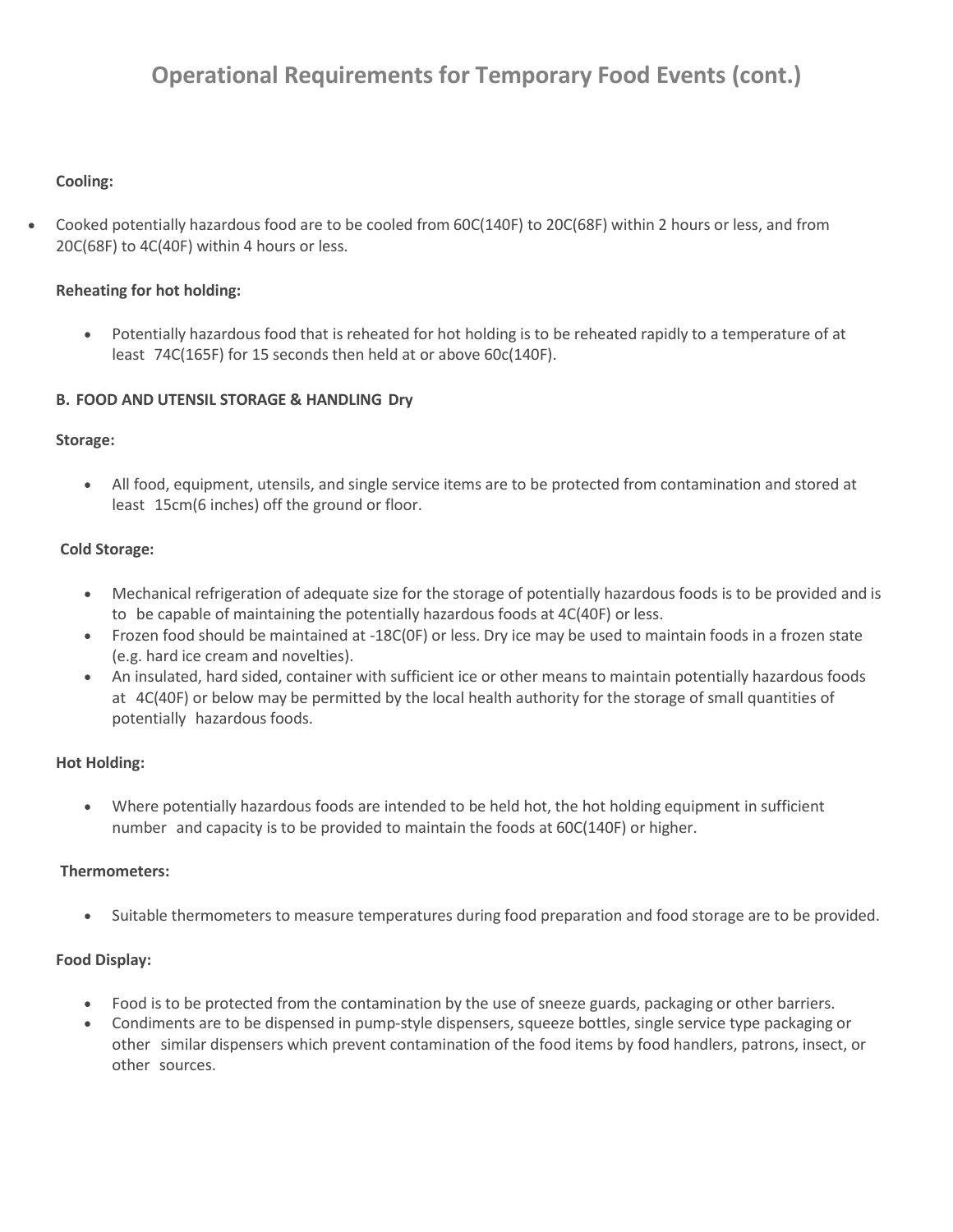#### **Food Preparation:**

- All cooking and serving areas are to be protected from contamination.
- Access to food preparation and service areas are to be restricted to food handlers only.
- Cooking equipment is to be situated such that the operation of that equipment does not harm patrons or the public.

#### **Utensil Storage:**

- Food dispensing utensils are to be:
	- stored in the food with their handles above the top of the food and container;
	- on a clean portion of the food preparation table or cooking equipment, or
	- in a container of water. The water is to be changed at least every two hours.

#### **Cross Contamination:**

- Food is to be protected from cross contamination by separating raw meat and fish from ready-to-eat foods during storage, preparation, holding and display.
- Equipment and utensils (including knives, cutting boards, and food storage containers) are to be thoroughly cleaned..

### **C. WAREWASHING/CLEANSING/SANITIZING**

#### **Warewashing:**

- Where on -site food preparation takes place, a minimum of a three-compartment sink is to be provided to wash/rinse/sanitize utensils and equipment in potable water. All equipment must be able to be fully submersed in the sanitizing sink using one of the following solutions:
	- a) immersion for at least two minutes in a warm 24C 44C (75F 111C) chlorine solution of not less than 100 parts per million (ppm) concentration;
	- b) immersion for at least two minutes in a warm 24C 44C (75F 111F) quaternary ammonium solution having a concentration of 200ppm; or
	- c) immersion for a least two minutes in a warm 24C 44C (75F t 0 111F) iodine solution of between 12.5 and 25ppm concentration.
- a centralized utensil washing area for use by multiple food vendors may be permitted by the local health authority.

#### **Cleaning/Sanitizing Food Contact Surface:**

- an approved sanitizer, as noted above, is to be provided for sanitizing food contact surfaces, equipment, and wiping cloths. The sanitizing solution is to be changed at least every two hours.
- Wiping cloths are to be used for no other purpose and are to be stored in a bucket containing an approved sanitizing solution.

note: to make a 100ppm chlorine solution, add 2ml chlorine (bleach) to one liter of water (0.5 oz. per gallon of water). Follow manufacturer's instructions for other sanitizer concentrations.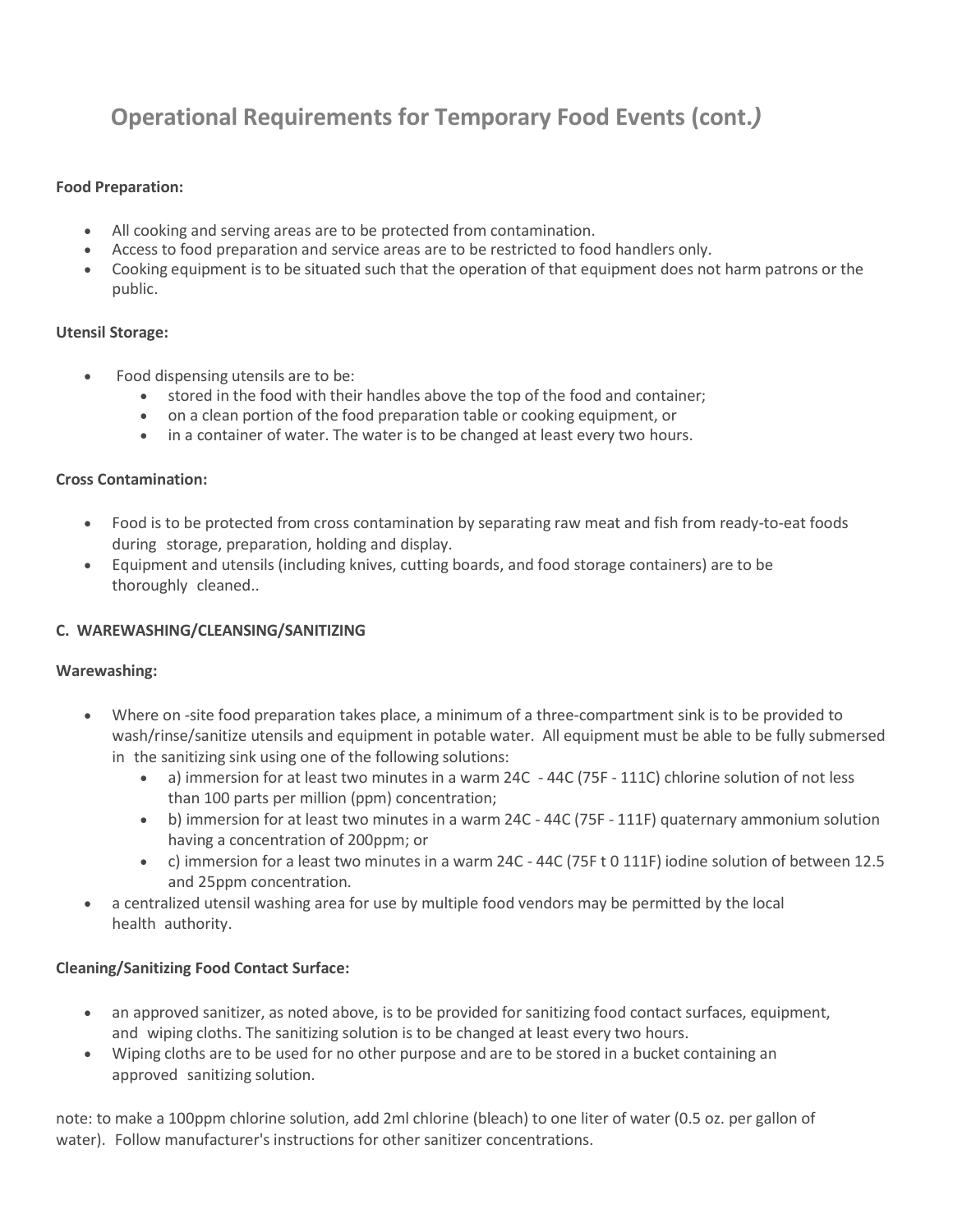### **D. PREMISES**

### **Counters/shelves:**

All Food contact surfaces are to be smooth, impervious to moisture, easily cleanable and durable.

### **Floors:**

 Unless otherwise approved, ground covering surfaces are to be constructed of materials that protect food from contaminants, e.g. via dust, rain, birds, inspects. Suitable surfaces include concrete, asphalt, nonabsorbent matting and wood sheathing. The floor area is to be graded to drain away the food service area.

#### **Walls and ceilings:**

- The temporary food facility is to be covered with a canopy or other type of overhead protection, unless the food items served/sold are commercially pre=packaged food items dispensed in their original containers.
- Walls and ceilings, if required, are to be constructed to protect against the elements, windblown dust and other sources that may contaminate food, and the food contact surfaces.

### **Lighting:**

 Adequate lighting is to be provided. Food vendors are to ensure that any lighting used at the event is covered to protect the food from potential physical contamination in the base of breakage.

### **Garbage:**

- An adequate number of covered refuse receptacles of sufficient size are to be provided for each temporary food facility site.
- Dumpsters are to be covered, rodent-proof, and non-absorbent.
- Grease is to be disposed of properly and is not to be discarded onto the ground surface.

### **E. WATER SUPPLY AND WASTEWATER DISPOSAL Water:**

- An adequate supply of potable water is to be available on site for cooking, drinking, cleaning and sanitizing equipment and hand washing.
- The water supply system materials and hoses distributing water must be approved for contact with potable water (i.e. meet National Sanitation Foundation Standard 61)
- The water supply is to be installed with appropriate backflow protection. Sanitary potable water storage tanks or bottle water may be allowed if approved by the local health authority.
- Ice is to be from an approved source.